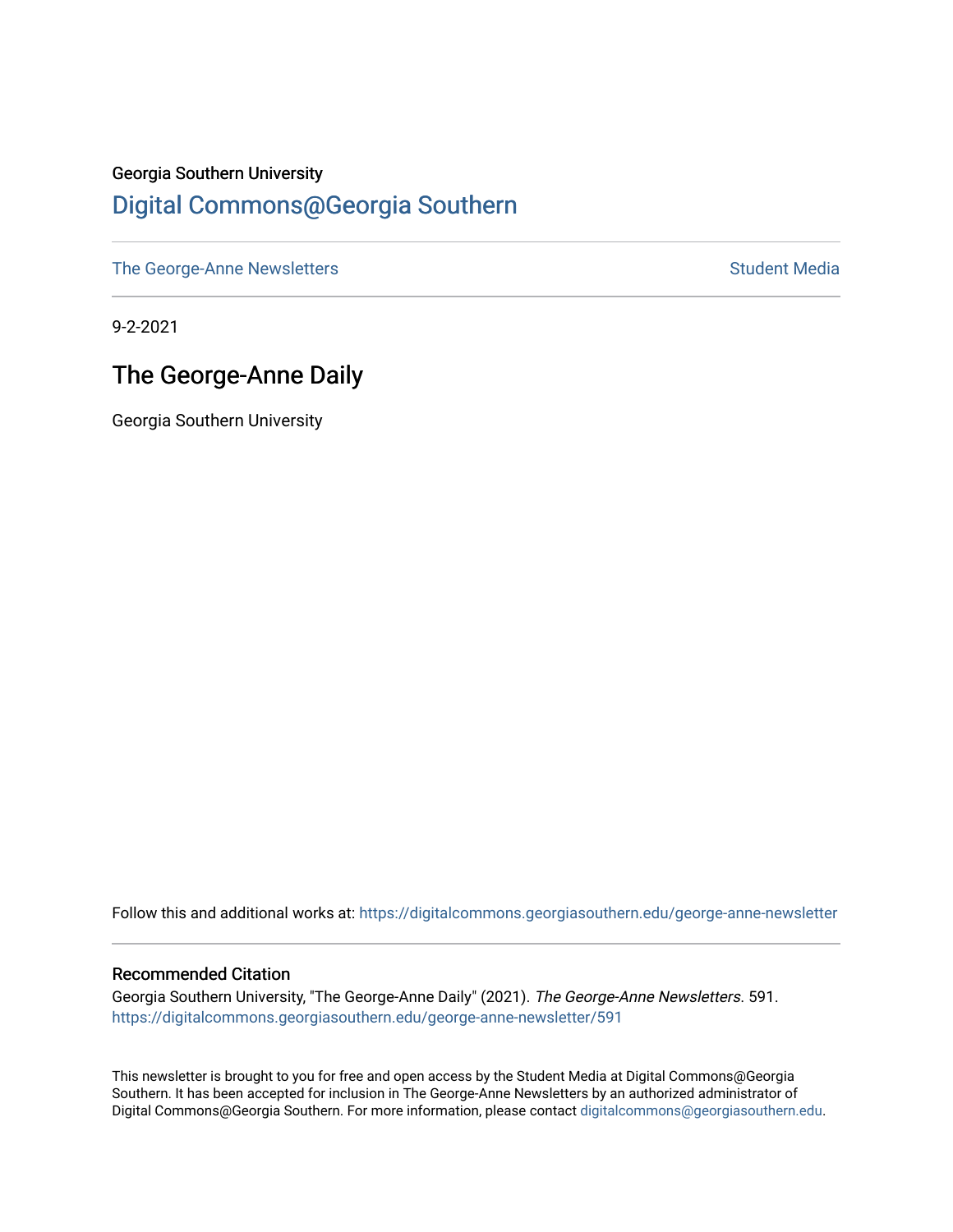# THE GEORGE-ANNE DAILY  $f$   $\circ$   $\circ$

Good morning! Welcome to the George-Anne Daily. Let us catch you up before you start your day, and be sure to keep up with us through our social media links above.



# *WHAT'S HAPPENING IN YOUR WORLD?*

**[Does FDA approval change](https://r20.rs6.net/tn.jsp?f=001MP9rtdmXj8zsJeHFDZDQpWD9fvWwWzxCgugAm6yeR7CgbH9ZVp2Lg5xU_PJ9Ks14W7gix0N2ShyDU-FUIjqEt55Yv6Mye7oPjOmQCQtUVm586VJ94_BzE_4SjC1807g6wuZwJW22W-JbVWEcYeC_fMg73LFCdH1PtsW81brBCfmVWKfowawgIuX5z9IXtoxMe6rNTyNKwJQWu8bThVrsdx0GXxhdxDkaC8n8d8QlD21mLHxmIM9kuQ==&c=WsYEHdoiUU2wINO4oadLL39Xx_HFgkMGBF9j_si4mpHPTsqioR3qDA==&ch=zxfMYmEIrT3MzMUo1aOdYFo64p0AtaPB4UyNABuntw-Bdakf1_v1xw==) students' minds about vaccination?**

Pfizer got the full FDA stamp of approval, but some students are still skeptical.

**President Marrero optimistic after [last week's dip in positive COVID-](https://r20.rs6.net/tn.jsp?f=001MP9rtdmXj8zsJeHFDZDQpWD9fvWwWzxCgugAm6yeR7CgbH9ZVp2Lg5xU_PJ9Ks14JkAPPE6ZX-DHJsfBrm0_08iYznfszcOUVdfISRWJHR_CUI2uMNwtTYL9JBzRwtTum4gimSYVr69dC5zYUVjrdRqDWH1IVUA8pOcFt_mt44BOoduzwIAQP6dtFz0EH66dnPjhyhSZ-CzwCqRi3euURXvU-bgUzeDT4widzlnbXXFvgevNFzlD_uqfCR-GJ5-gKGceznRYeclw4QQ2Ix_qkw==&c=WsYEHdoiUU2wINO4oadLL39Xx_HFgkMGBF9j_si4mpHPTsqioR3qDA==&ch=zxfMYmEIrT3MzMUo1aOdYFo64p0AtaPB4UyNABuntw-Bdakf1_v1xw==)19 cases**



Last week's 157-count dip in positive COVID-19 cases could point towards Georgia Southern being on a downward trend in cases, University President Kyle Marrero told the George-Anne Monday.

[Read all about it here...](https://r20.rs6.net/tn.jsp?f=001MP9rtdmXj8zsJeHFDZDQpWD9fvWwWzxCgugAm6yeR7CgbH9ZVp2Lg5xU_PJ9Ks14JkAPPE6ZX-DHJsfBrm0_08iYznfszcOUVdfISRWJHR_CUI2uMNwtTYL9JBzRwtTum4gimSYVr69dC5zYUVjrdRqDWH1IVUA8pOcFt_mt44BOoduzwIAQP6dtFz0EH66dnPjhyhSZ-CzwCqRi3euURXvU-bgUzeDT4widzlnbXXFvgevNFzlD_uqfCR-GJ5-gKGceznRYeclw4QQ2Ix_qkw==&c=WsYEHdoiUU2wINO4oadLL39Xx_HFgkMGBF9j_si4mpHPTsqioR3qDA==&ch=zxfMYmEIrT3MzMUo1aOdYFo64p0AtaPB4UyNABuntw-Bdakf1_v1xw==)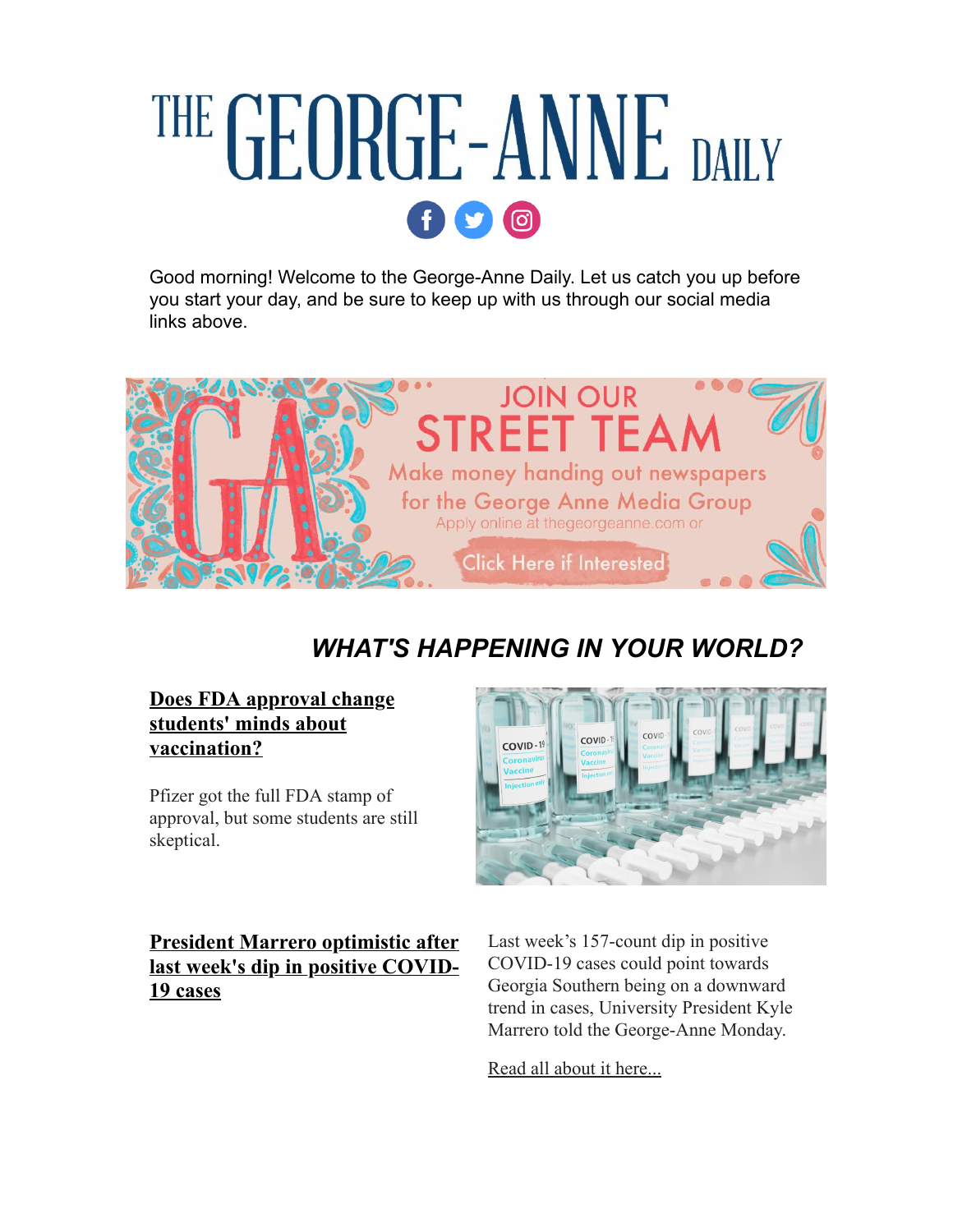

### DO YOU WANT TO JOIN THE DEEP DIVE?

The Deep Dive Newsletter is looking for individuals dedicated to social justice and bringing awareness to issues faced by marginalized groups in the Georgia Southern community.

**CLICK HERE TO JOIN** 

# *MORE HEADLINES FOR YOU*

#### **[ICYMI: Fully vaccinated can win](https://r20.rs6.net/tn.jsp?f=001MP9rtdmXj8zsJeHFDZDQpWD9fvWwWzxCgugAm6yeR7CgbH9ZVp2Lg8MrkH2ck0Gt38H-GGuiMTDrQeQpOTpb4qUQqabL3xXXEQRywOlZcnI2bIWjPlzoRde7Yqrz0rtiiS0va3RvOTrhl71OY_a5oLC7jeZR0Y634rn4GZ_vB8vUDQAWQo921PZZDEVt7-bGwce6vQxvah8n3odad4R9ojwKd0rxlUSnKtB8NYRxcHSP_nqzJJUGXg==&c=WsYEHdoiUU2wINO4oadLL39Xx_HFgkMGBF9j_si4mpHPTsqioR3qDA==&ch=zxfMYmEIrT3MzMUo1aOdYFo64p0AtaPB4UyNABuntw-Bdakf1_v1xw==) up to \$5000 in GS' random drawing**

Regardless of vaccination location or date, all fully vaccinated can enter GS' weekly drawings for \$500 and a grand prize drawing for \$5000.

[Read all about it...](https://r20.rs6.net/tn.jsp?f=001MP9rtdmXj8zsJeHFDZDQpWD9fvWwWzxCgugAm6yeR7CgbH9ZVp2Lg8MrkH2ck0Gt38H-GGuiMTDrQeQpOTpb4qUQqabL3xXXEQRywOlZcnI2bIWjPlzoRde7Yqrz0rtiiS0va3RvOTrhl71OY_a5oLC7jeZR0Y634rn4GZ_vB8vUDQAWQo921PZZDEVt7-bGwce6vQxvah8n3odad4R9ojwKd0rxlUSnKtB8NYRxcHSP_nqzJJUGXg==&c=WsYEHdoiUU2wINO4oadLL39Xx_HFgkMGBF9j_si4mpHPTsqioR3qDA==&ch=zxfMYmEIrT3MzMUo1aOdYFo64p0AtaPB4UyNABuntw-Bdakf1_v1xw==)

# *YOUR NEWSROOM*

#### **[Your Newsroom | September 1,](https://r20.rs6.net/tn.jsp?f=001MP9rtdmXj8zsJeHFDZDQpWD9fvWwWzxCgugAm6yeR7CgbH9ZVp2Lg5xU_PJ9Ks146r9XbTKmcpxTVNo7v92eL8F1OP8uccQppJmptoPk2qsSY4_oJrctYG0aK9BOmZY8CWMYDlGT0X5hHHQ0L2p6JrVYLUqfB_XjUDpendtXxfxrCvo-9I55fSKyDJIEFDwT&c=WsYEHdoiUU2wINO4oadLL39Xx_HFgkMGBF9j_si4mpHPTsqioR3qDA==&ch=zxfMYmEIrT3MzMUo1aOdYFo64p0AtaPB4UyNABuntw-Bdakf1_v1xw==) 2021**

From The George-Anne Media Group comes a new social media news organization we're calling Your Newsroom. They'll be posting video news stories daily—stories that matter to you starting September 1.



*REFLECTOR*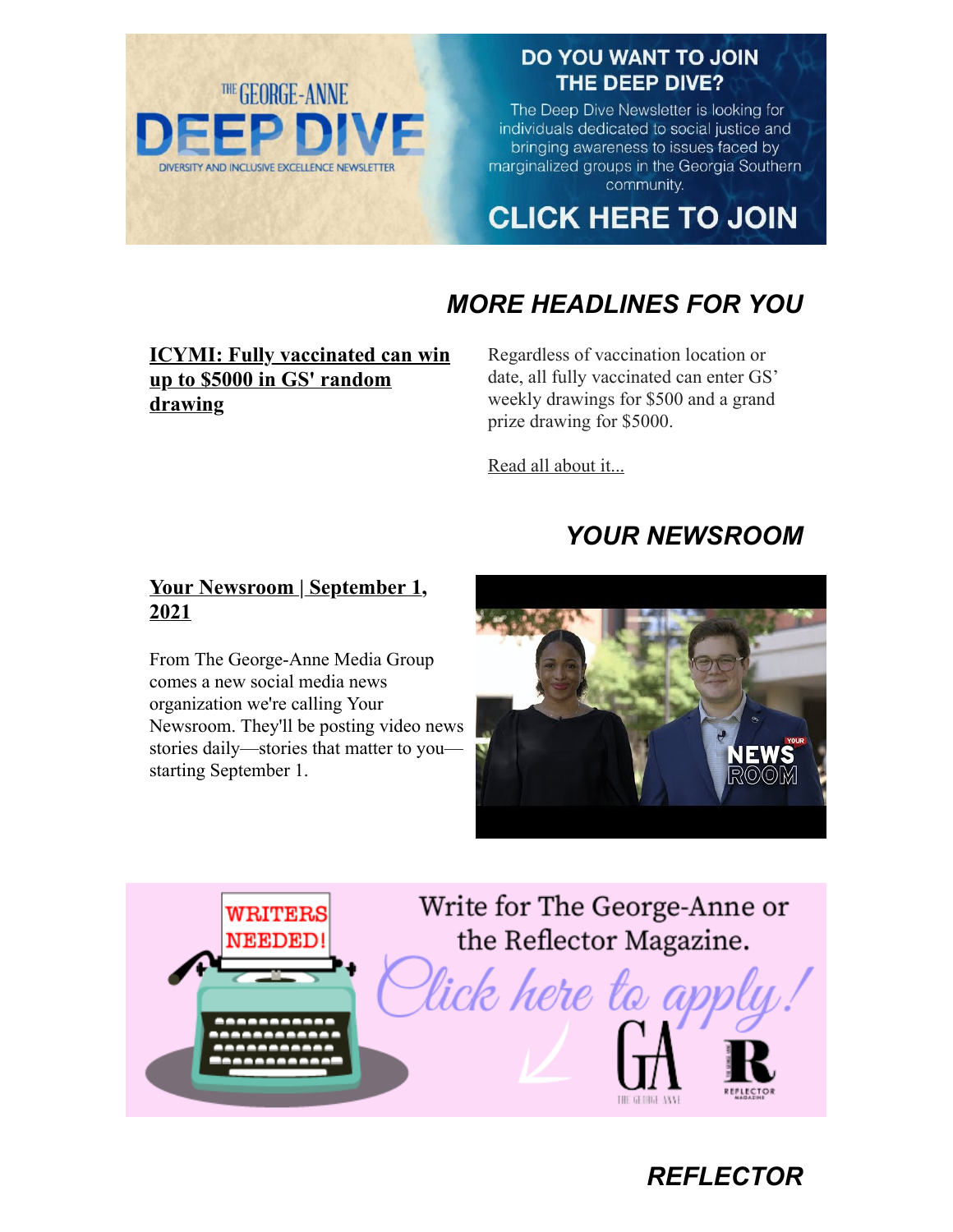#### **[The #FreeBritney movement](https://r20.rs6.net/tn.jsp?f=001MP9rtdmXj8zsJeHFDZDQpWD9fvWwWzxCgugAm6yeR7CgbH9ZVp2Lg5xU_PJ9Ks146QrQs-TDj8Ke1IpDxjSz6a-FhiUll_tGBobd7G7zPIyddtJTYjw0lyJijlno1COlqxTuX2uz1ufCpdqzsaP9gcg9qBUGFAE_664x_mNBQk8dM9h5riCVMl4fFRJ0TXm2f3h8cU37yrd9R5A0k_2C2w==&c=WsYEHdoiUU2wINO4oadLL39Xx_HFgkMGBF9j_si4mpHPTsqioR3qDA==&ch=zxfMYmEIrT3MzMUo1aOdYFo64p0AtaPB4UyNABuntw-Bdakf1_v1xw==)**

Britney Spears' father steps down as her conservator.



# *GA FILMS*

#### **[Armstrong campus tour](https://r20.rs6.net/tn.jsp?f=001MP9rtdmXj8zsJeHFDZDQpWD9fvWwWzxCgugAm6yeR7CgbH9ZVp2Lg5xU_PJ9Ks14gwpPGIZdg3R-ahMoSxUhKOUCKyAxBUPC35YVtZiKuSzMfkO-vPYJlrKuE_aloxR2gWHQwJDQmsiMiMFp9joBemoJYKl2EnC9i05E1lJRM8fCUPf7XFxu1Q==&c=WsYEHdoiUU2wINO4oadLL39Xx_HFgkMGBF9j_si4mpHPTsqioR3qDA==&ch=zxfMYmEIrT3MzMUo1aOdYFo64p0AtaPB4UyNABuntw-Bdakf1_v1xw==)**

While the Armstrong campus may be smaller than Statesboro's, that doesn't make it any less beautiful.



# *CREATIVE*

#### **[Daily Photo \(8.31.21\)](https://r20.rs6.net/tn.jsp?f=001MP9rtdmXj8zsJeHFDZDQpWD9fvWwWzxCgugAm6yeR7CgbH9ZVp2Lg5xU_PJ9Ks14t6Y5A_odDPA700Vjw6FylqkiHKynEPQRU-0LtjCUh_EqBze9h0LWhcZ-b76f1avfzm1NBv9nEt3gJGGPchJHDOC54mmOnzBEq2OGQu4V6v_ByIKIala1Kjt_7HlIs3PjGt2VEG9N1vs=&c=WsYEHdoiUU2wINO4oadLL39Xx_HFgkMGBF9j_si4mpHPTsqioR3qDA==&ch=zxfMYmEIrT3MzMUo1aOdYFo64p0AtaPB4UyNABuntw-Bdakf1_v1xw==)**

Students gather outside of Russell Union and along the pedestrian for a student organization fair on August 31, 2021.

Photograph by Kyle Jenkins



*#PETSBORO*

**Chad Bacon**